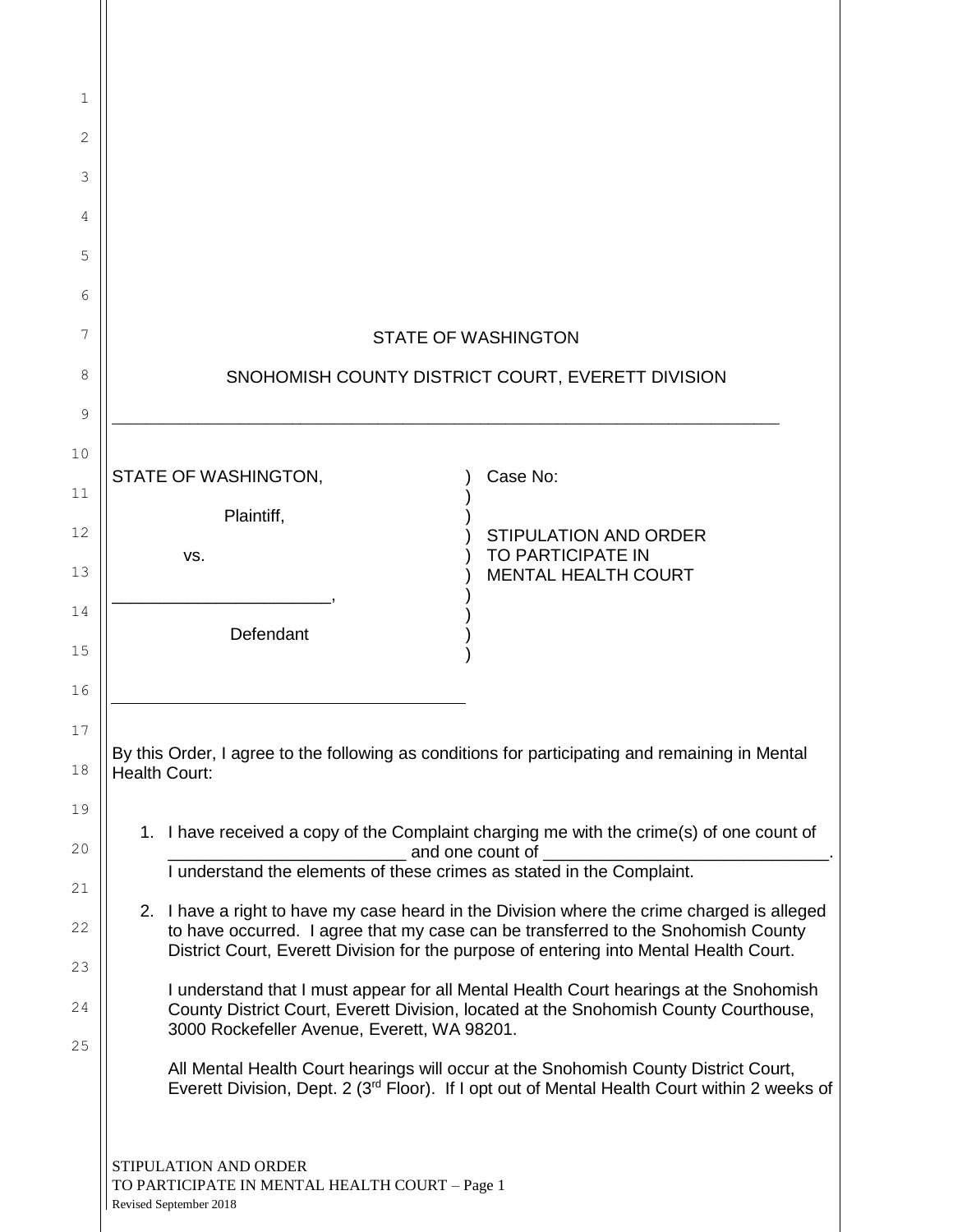this Order, my case will be transferred back to the Division where the crime charged was allegedly committed.

3. I am aware that I have a right to a trial within 90 days (if not detained in jail) or 60 days (if detained in jail) after the "commencement date" defined in CrRLJ 3.3(c). I am aware that if the trial is not held within that time limit, the charges may be dismissed with prejudice. I am voluntarily waiving this right and agree to a new commencement date of (at least 18 months from today's date). As a result of this waiver, the last allowable date for trial pursuant to CrRLJ 3.3 will be (60 or 90 days after the date specified above).

4. I understand I have the right to trial by jury unless I waive that right to a jury trial. I voluntarily waive my right to a jury trial. I give up my right to call witnesses and to crossexamine the State's witnesses. I also give up my right to testify and call witnesses on my behalf. I give up my right to contest the stop and/or search and/or voluntariness of any statement that I may have given in my case. I stipulate to the results of any field tests, as well as lab or forensic tests. I understand that my guilt or innocence will be decided by the Judge if I am terminated from Mental Health Court. I understand that it is very likely the Judge will find me guilty since the only evidence that the Judge will consider are the police reports and other materials submitted by the prosecutor. No one has made any threats or promises to me to enter this agreement, other than the promises made in this Agreement.

- 5. I understand the Mental Health Court is a treatment court designed to help defendants. The structure of Mental Health Court is different than traditional court. I understand that all parties involved in Mental Health Court may discuss matters involving my case with the Judge when all parties are not present. I freely and voluntarily waive any restriction against the attorneys, parties, and the Court from engaging in conversations about my case, including my compliance with the rules of the Court and the treatment provider(s), even though all parties may not be present during the communication.
- 6. I understand that the length of time to participate in the program is discretionary with the Court and that the Court may extend the program to allow me additional time to successfully complete my program requirements. I understand that the minimum time frame to complete Mental Health Court is 12 months and the maximum time frame is 24 months. If additional time is needed for me to complete the program, a request may be made to extend the maximum time frame. The Court will determine if an extension will be granted.
- 7. I understand I will be routinely tested for the presence of drugs in my system on a random basis according to procedures established by the Mental Health Court team and/or my treatment provider.
	- I understand I will be given a location and time to report for my drug test.
	- I understand that it is my responsibility to report to the assigned location at the time given for the test.

I understand that if I am late for a test, or miss a test, it will be considered as a positive test for drugs/alcohol and that I may be sanctioned.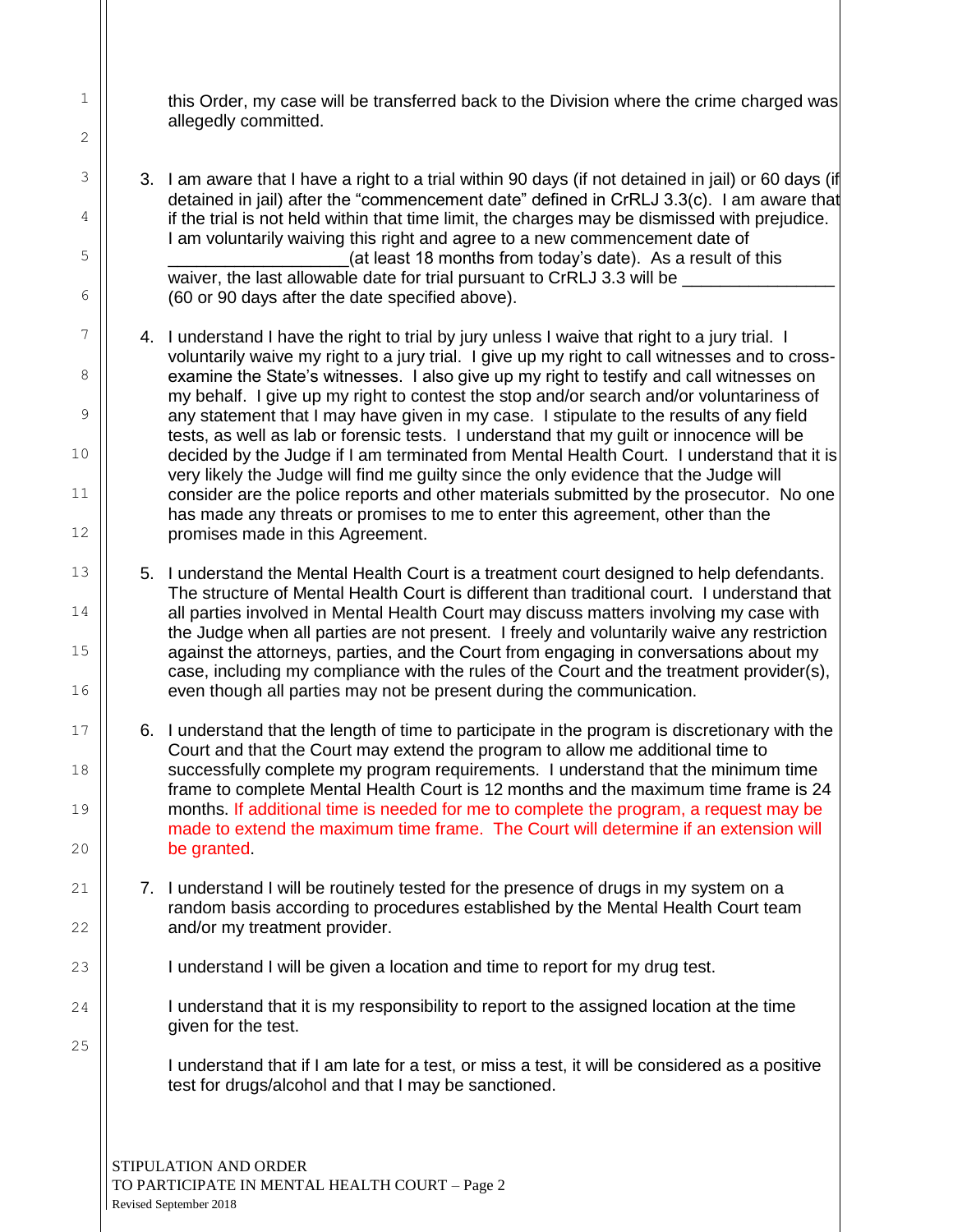| I understand that if I fail to produce a urine specimen or if the sample provided is not of<br>sufficient quantity, it will be considered as a positive test for drugs/alcohol and that I may<br>be sanctioned.                                                                                                                                                                                                                                                                                                                           |
|-------------------------------------------------------------------------------------------------------------------------------------------------------------------------------------------------------------------------------------------------------------------------------------------------------------------------------------------------------------------------------------------------------------------------------------------------------------------------------------------------------------------------------------------|
| I understand that if I produce a dilute urine sample it will be considered as a positive test<br>for drugs/alcohol and that I may be sanctioned.                                                                                                                                                                                                                                                                                                                                                                                          |
| 8. I understand that commission of a new crime, willful violations, or repeated<br>noncompliance may result in the termination of my participation in Mental Health Court.                                                                                                                                                                                                                                                                                                                                                                |
| I understand that I must report any and all law enforcement encounters whether positive<br>or negative in nature to the mental health court team within 24 hours of the encounter.                                                                                                                                                                                                                                                                                                                                                        |
| 9. If I am terminated from Mental Health Court for any reason, voluntary or involuntary, I<br>agree to submit this case on the record. I understand that this means that the Judge will<br>read the copy of the police reports and affidavit of probable cause, and based upon the<br>evidence the Judge will decide if I am guilty of the crime(s) charged.                                                                                                                                                                              |
| 10. I understand that if convicted of the charge(s) filed against me that I could be sentenced<br>to a maximum of not more than 364 days in jail or a fine of \$5000 or both.                                                                                                                                                                                                                                                                                                                                                             |
| 11. I stipulate and agree that if I am convicted and found guilty, the Judge has jurisdiction to<br>impose a sentence. The sentence may include jail time, detention alternatives, a term of<br>probation, conditions of probation, and fines.                                                                                                                                                                                                                                                                                            |
| 12. I understand that victims have suffered losses and are entitled to restitution. Restitution<br>will be paid as follows:                                                                                                                                                                                                                                                                                                                                                                                                               |
| To:<br>Amount: \$TBD                                                                                                                                                                                                                                                                                                                                                                                                                                                                                                                      |
| Address for payments:                                                                                                                                                                                                                                                                                                                                                                                                                                                                                                                     |
| Notes: when the contract of the contract of the contract of the contract of the contract of the contract of the contract of the contract of the contract of the contract of the contract of the contract of the contract of th                                                                                                                                                                                                                                                                                                            |
| Restitution shall be paid in full as soon as possible. If it is necessary that I make<br>monthly payments on restitution, a restitution repayment plan will be established and<br>approved by the Mental Health Court Team. I will need to provide proof of payment at<br>Mental Health Court hearings or as ordered by the Court. I understand that my eligibility<br>to graduate from Mental Health Court is conditioned on repayment of restitution prior to<br>graduation. [Strike this section if it does not apply]                 |
| 13. I agree to sign any and all release of information forms necessary to further my<br>treatment in the Mental Health Court Program. I also agree to sign releases which will<br>allow the Mental Health Court Team to review diagnostic and treatment compliance. I<br>further understand that information about my treatment, my criminal history and my<br>participation in Mental Health court may be used for program evaluation and quality<br>assurance purposes. Any such information shall not be utilized by the State for any |
| STIPULATION AND ORDER<br>TO PARTICIPATE IN MENTAL HEALTH COURT - Page 3<br>Revised September 2018                                                                                                                                                                                                                                                                                                                                                                                                                                         |

II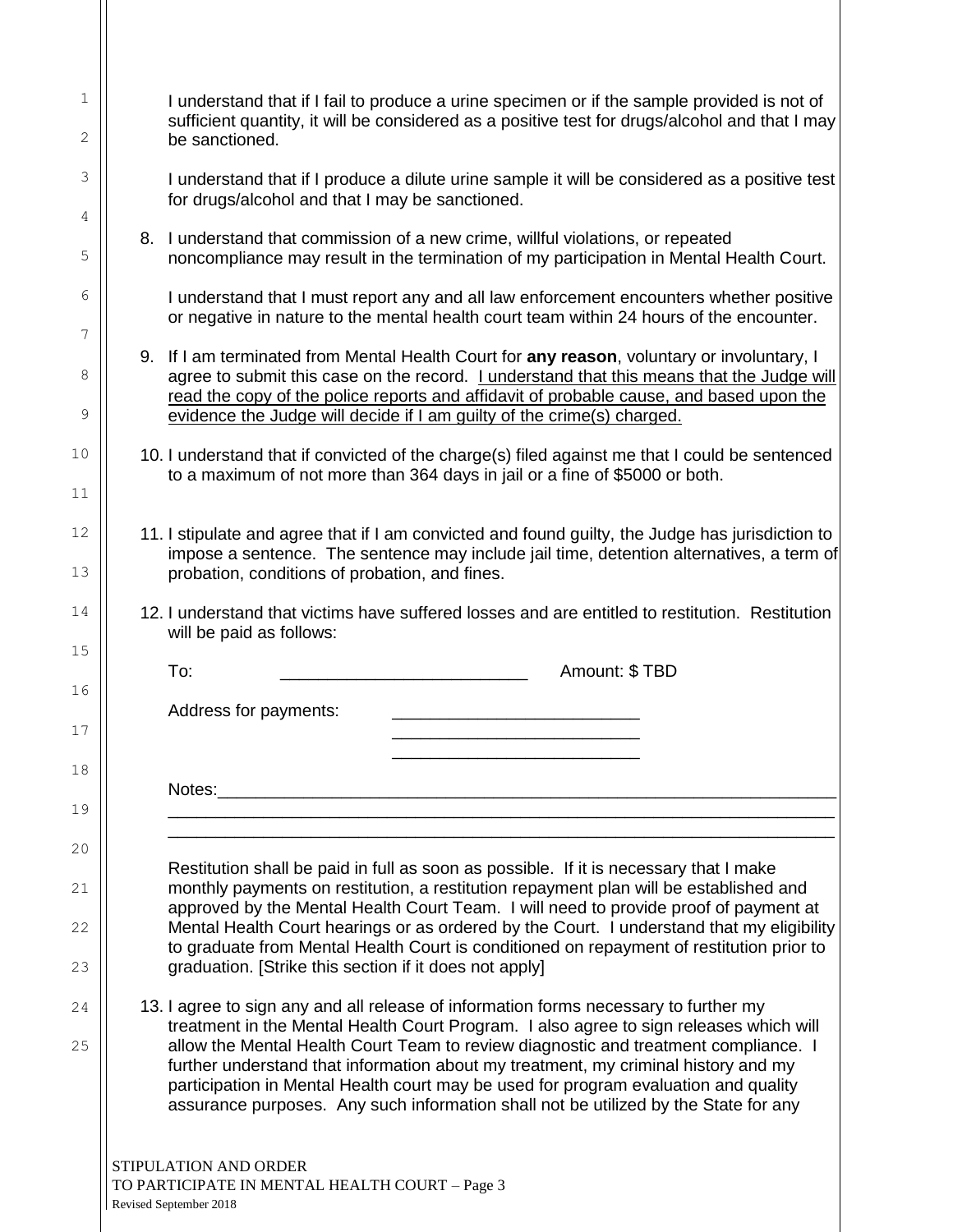| 1  | prosecution, but may be considered by the Court in deciding my level of participation in<br>Mental Health Court. Failure to sign necessary releases or withdrawing consent will be            |  |  |  |  |  |
|----|-----------------------------------------------------------------------------------------------------------------------------------------------------------------------------------------------|--|--|--|--|--|
| 2  | grounds to terminate me from the Mental Health Court program.                                                                                                                                 |  |  |  |  |  |
| 3  | 14. I agree to the following:                                                                                                                                                                 |  |  |  |  |  |
| 4  | Participate in individual or group therapy and counseling sessions;<br>Participate in any education, treatment, or rehabilitative program;                                                    |  |  |  |  |  |
| 5  | Attend all court sessions;<br>$\overline{\phantom{a}}$<br>Submit to random alcohol and/or drug tests, as directed<br>$\overline{\phantom{a}}$                                                 |  |  |  |  |  |
| 6  | Cooperate fully with my case manager and other members of the Mental                                                                                                                          |  |  |  |  |  |
|    | <b>Health Court Team</b><br>Be honest and truthful with my case manager and other members of the                                                                                              |  |  |  |  |  |
| 7  | Mental Health Court Team;<br>Advise my treatment provider and the Court of my current address and                                                                                             |  |  |  |  |  |
| 8  | phone number at all times during the program;<br>Not possess, use, or consume mind or mood altering substances, or                                                                            |  |  |  |  |  |
| 9  | remain in the presence of anyone who is using illegal substances;                                                                                                                             |  |  |  |  |  |
| 10 | Comply with all rules of the treatment services and programs.<br>Not possess firearms.                                                                                                        |  |  |  |  |  |
| 11 | Pay monthly program fees as set by the Mental Health Court.                                                                                                                                   |  |  |  |  |  |
| 12 | 15. I understand that as part of the treatment program, the Court may require me to seek                                                                                                      |  |  |  |  |  |
|    | and maintain employment, obtain employment counseling, comply with chemical<br>dependency treatment, obtain a GED, and/or comply with other conditions set by the                             |  |  |  |  |  |
| 13 | Court.                                                                                                                                                                                        |  |  |  |  |  |
| 14 | 16. I understand that if I do not comply with the requirements described in this Agreement, I<br>will be subject to sanctions imposed by the Court, including, but not limited to, jail time, |  |  |  |  |  |
| 15 | electronic home detention, work crew, or community restitution, as a condition of                                                                                                             |  |  |  |  |  |
| 16 | continuation in the treatment program.                                                                                                                                                        |  |  |  |  |  |
| 17 | 17. I understand that if I successfully complete the Mental Health Court program, the<br>charge(s) will be dismissed with prejudice.                                                          |  |  |  |  |  |
| 18 | 18. It is agreed by all parties that during the first 14 days from the date of signing this<br>agreement, I may withdraw from Mental Health Court and have all of my constitutional           |  |  |  |  |  |
| 19 | right restored. I further understand that, during this same 14 day period, any other                                                                                                          |  |  |  |  |  |
| 20 | member of the Mental Health Court team (the prosecutor, Judge, Mental Health Court<br>coordinator, or treatment provider) may request my removal from the program for good                    |  |  |  |  |  |
| 21 | cause, and if I am removed from the program during this period, all of the rights that I<br>have waived above are restored. I understand that I must appear on ___________,                   |  |  |  |  |  |
|    | 2018 to notify the Judge that I want to opt out of the Mental Health Court program.                                                                                                           |  |  |  |  |  |
| 22 | 19. OTHER:                                                                                                                                                                                    |  |  |  |  |  |
| 23 |                                                                                                                                                                                               |  |  |  |  |  |
| 24 |                                                                                                                                                                                               |  |  |  |  |  |
| 25 | I agree to enter this Stipulation freely and voluntarily. No one has threatened harm of<br>any kind to me or to any other person to cause me to agree to this Stipulation.                    |  |  |  |  |  |
|    |                                                                                                                                                                                               |  |  |  |  |  |
|    |                                                                                                                                                                                               |  |  |  |  |  |
|    | STIPULATION AND ORDER                                                                                                                                                                         |  |  |  |  |  |
|    |                                                                                                                                                                                               |  |  |  |  |  |

TO PARTICIPATE IN MENTAL HEALTH COURT – Page 4 Revised September 2018